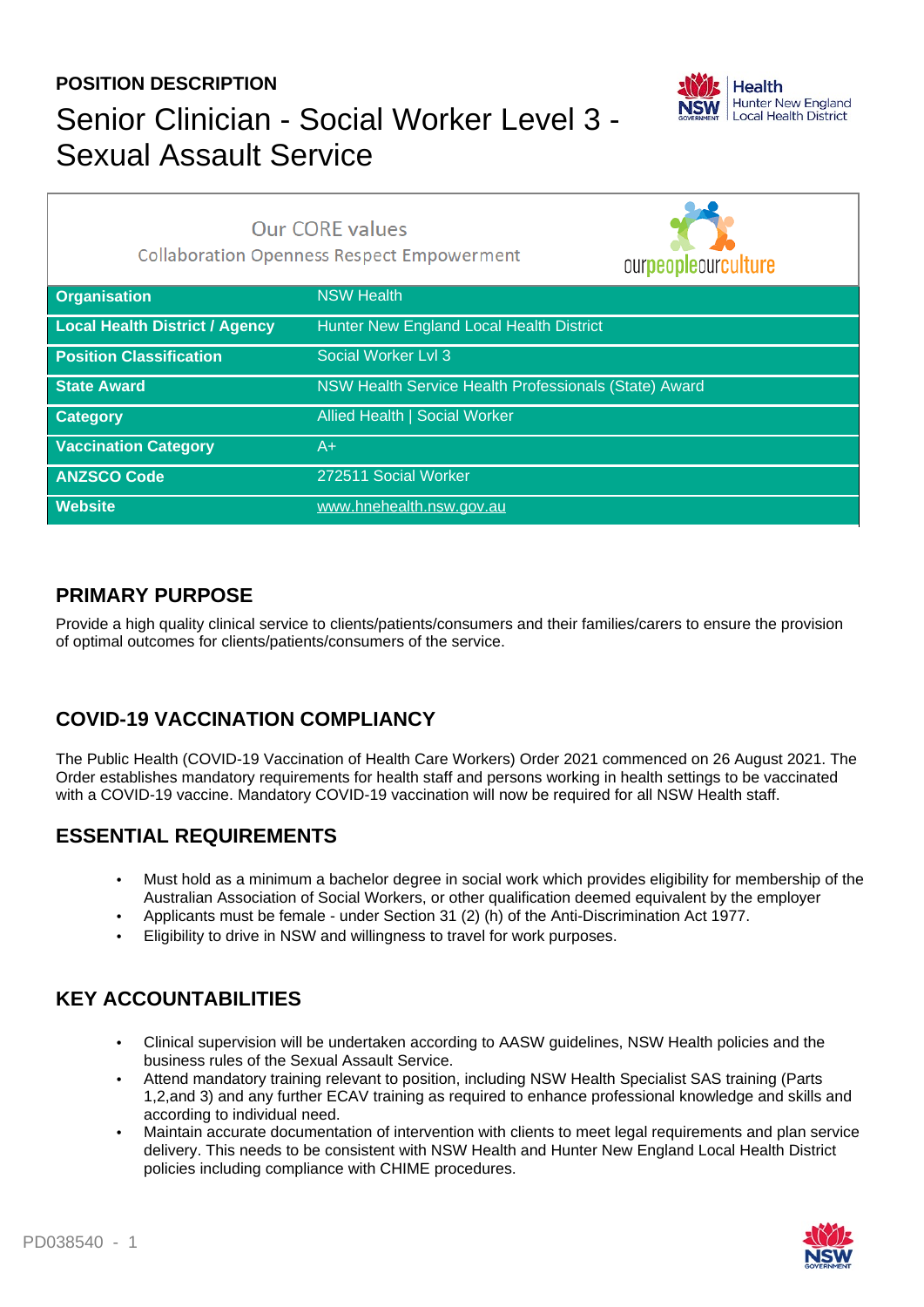# **POSITION DESCRIPTION** Senior Clinician - Social Worker Level 3 - Sexual Assault Service



- Provide clinical services to patient/client/consumer groups and circumstances of a complex nature requiring advanced practice skills and operate independently with minimal direct supervision.
- Exercise independent professional judgement when required in solving problems and managing cases where principles, procedures, techniques and methods require expansion, adaptation or modification.
- Plan, implement, evaluate and report on services to promote effectiveness and efficiency of clinical service delivery.
- Identify and act on opportunities for improvement in clinical practice, and develop and lead continuous improvement initiatives to enhance service delivery and client/patient/consumer outcomes
- Ensure professional responsibilities are met including engagement in ongoing education/ training, participation in regular professional practice supervision, and providing supervision to less experienced staff and students (as negotiated).
- Act in accordance with the HNE Health Values Charter and NSW Health Code of Conduct; model behaviours that reflect the Excellence Framework (Every Patient, Every Time) and ensure work is conducted in a manner that demonstrates values of cultural respect in accordance with HNE Health's Closing the Gap strategy.
- All staff are expected to take reasonable care that their acts and omissions do not adversely affect the health and safety of others, that they comply with any reasonable instruction that is given to them and with any policies/procedures relating to health or safety in the workplace that are known to them, as well as notifying any hazards/risks or incidents to their managers.

## **KEY CHALLENGES**

- Applying evidence based practice while dealing effectively & efficiently with a broad range of issues including interventions, health promotion programs, education, and research.
- Prioritising competing demands in situations of professional and emotional intensity while delivering care for patients/consumers who require a high level of clinical expertise in an environment requiring adaptation to a variety of clinical settings.
- Maintaining professional perspective and identity when prioritising workload and service provision.

| <b>Who</b>                                                                         | <b>Why</b>                                                                                                                                                                          |  |
|------------------------------------------------------------------------------------|-------------------------------------------------------------------------------------------------------------------------------------------------------------------------------------|--|
| Patients/clients/consumers and families/carers/<br>other health care professionals | Provide patient centred clinical advice to ensure delivery of<br>innovative clinical practice models and therapeutic techniques<br>and are included in clinical care and treatment. |  |
| Less experienced staff and students                                                | Mentor and supervise to ensure their ongoing professional<br>growth and enhanced application of clinical knowledge                                                                  |  |
| Health Professionals/Multidisciplinary Team                                        | For consultation and advice regarding clinical risk, care<br>planning and clinical handover                                                                                         |  |
| <b>Community Partners/Care and Service Providers</b>                               | Liaise with other providers to ensure seamless continuum of<br>care between services                                                                                                |  |
| Universities/Educational institutions                                              | Two way support with training and/or students                                                                                                                                       |  |

#### **KEY RELATIONSHIPS**